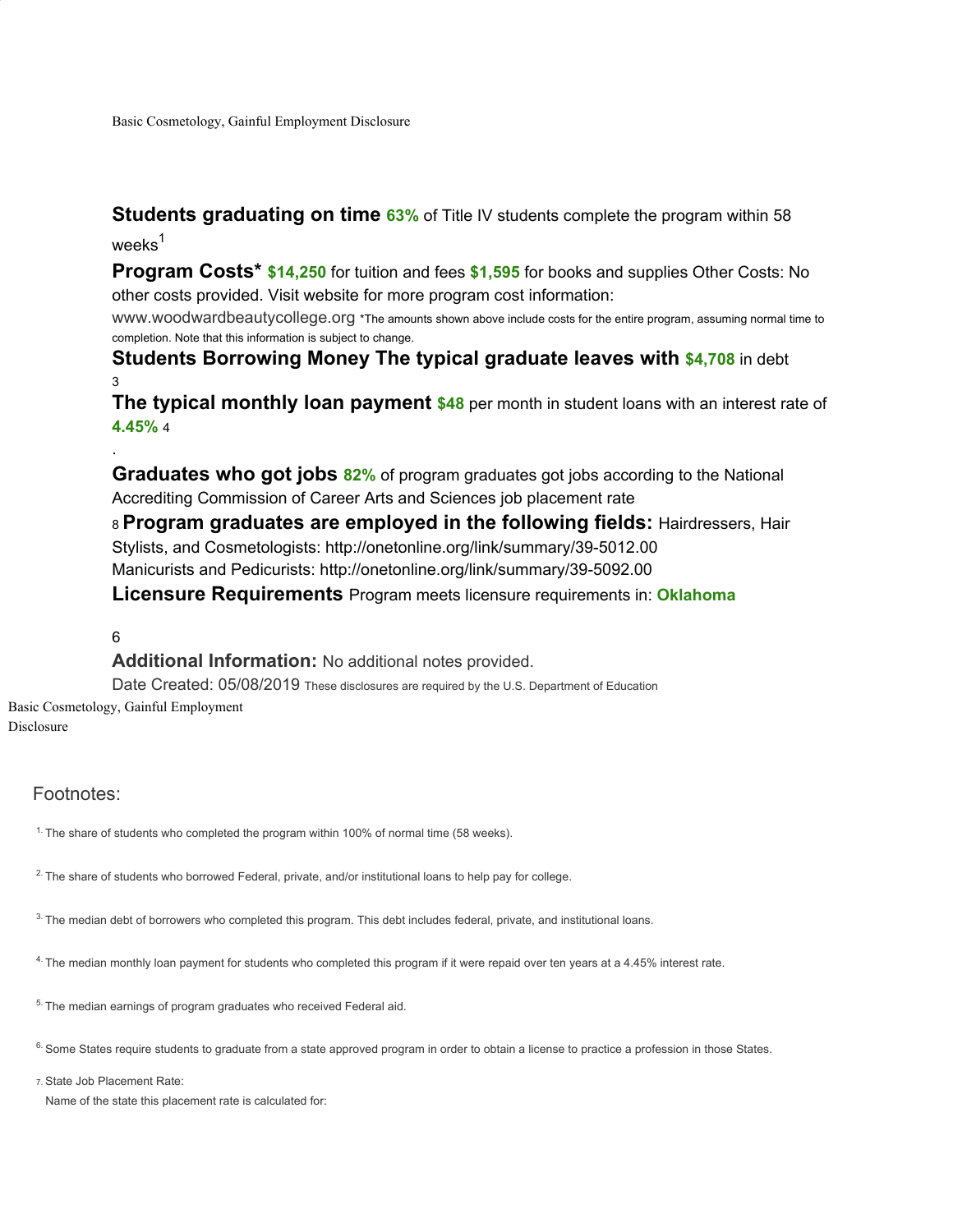*N/A*

Follow the link below to find out who is included in the calculation of this rate:

*N/A*What types of jobs were these students placed in? *N/A*When were the former students employed? *N/A*

How were completers tracked? *N/A*

8. Accreditor Job Placement Rate: Name of the accrediting agency this placement rate is calculated for:

*National Accrediting Commission of Career Arts and Sciences*

Follow the link below to find out who is included in the calculation of this rate:

*http://www.formationsinstitute.org*

What types of jobs were these students placed in?

*The job placement rate includes completers hired for: Jobs within the field*

*Positions that recent completers were hired for include: hair stylists*

When were the former students employed?

*This rate is based on program completers who were employed within 180 days of completion .*

How were completers tracked? *contacting graduates*

## Footnotes:

<sup>1.</sup> The share of students who completed the program within 100% of normal time (58 weeks).

<sup>2.</sup> The share of students who borrowed Federal, private, and/or institutional loans to help pay for college.

3. The median debt of borrowers who completed this program. This debt includes federal, private, and institutional loans.

4. The median monthly loan payment for students who completed this program if it were repaid over ten years at a 4.45% interest rate.

<sup>5.</sup> The median earnings of program graduates who received Federal aid.

<sup>6.</sup> Some States require students to graduate from a state approved program in order to obtain a license to practice a profession in those States.

7. State Job Placement Rate:

Name of the state this placement rate is calculated for: *N/A*

Follow the link below to find out who is included in the calculation of this rate:

*N/A*What types of jobs were these students placed in? *N/A*When were the